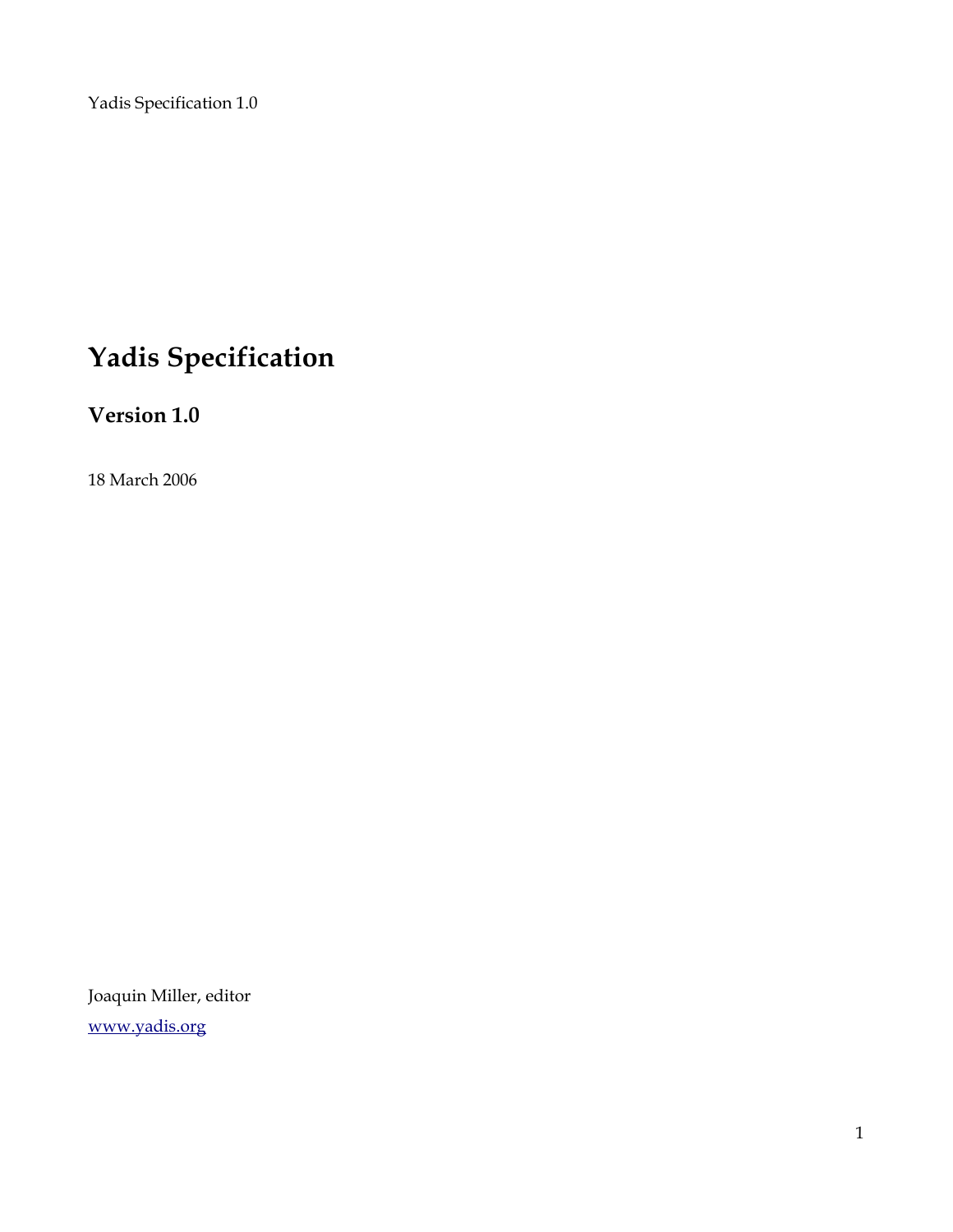# **Table of Contents**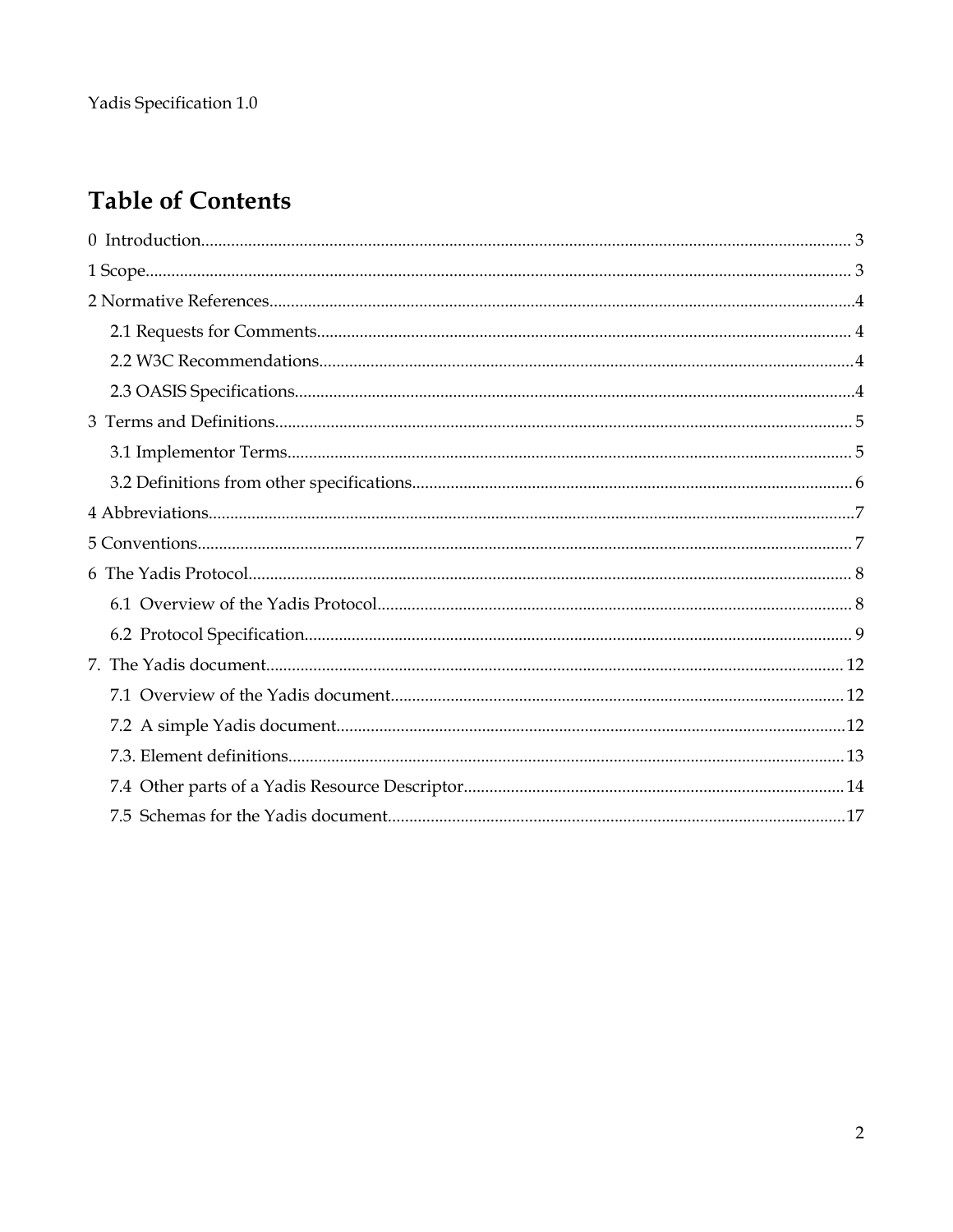# **0 Introduction**

Yadis uses URLs as identifiers. It provides a mechanism for determining the services that are available with a given identifier.

Section 1 describes the scope of this Specification. Sections 2 through 5 provide references, definitions, abbreviations and conventions. Section 6 specifies the Yadis protocol. Section 7 specifies the Yadis Resource Descriptor document.

This Version 1.0 Yadis Specification has been prepared by the Yadis project. For more information on the Yadis project, see the [Yadis wiki](http://yadis.org/wiki/) and [Yadis Overview](http://yadis.org/wiki/Main_Page#YADIS_Overview). For information on implementations, see the [Yadis Implementations](http://yadis.org/wiki/YADIS_Implementations) page at he [Yadis wiki.](http://yadis.org/wiki/)

Users of this Specification may find

ambiguity, lack of clarity or specificity, or errors in the specification,

provisions of the specification that are difficult to implement,

holes in the specification where we have missed something or

other problems.

Please let us know. Send your comments on this text to the editor, [Joaquin Miller](http://yadis.org/wiki/User:Joaquin).

This text is made available under [Attribution-ShareAlike 2.5](http://creativecommons.org/licenses/by-sa/2.5/) when attributed to the Yadis project.

# **1 Scope**

This Yadis Specification provides:

- A general purpose identifier for a person and any other entity, which can be used with a variety of services.
- A syntax for a resource description document identifying services available using that identifier and an interpretation of the elements of that document.
- A protocol for obtaining that resource description document, given that identifier.

Together these enable coexistence and interoperation of a rich variety of services using a single identifier. The identifier uses a standard syntax and a well-established namespace; it requires no additional namespace administration infrastructure.

This Specification is intended to be used to implement software for requesting a resource description document and to implement software for providing a resource description document or a locator for that document. The document syntax and interpretation and the protocol are specified to a level of detail sufficient to enable the determination of the compliance of any implementation to this Specification.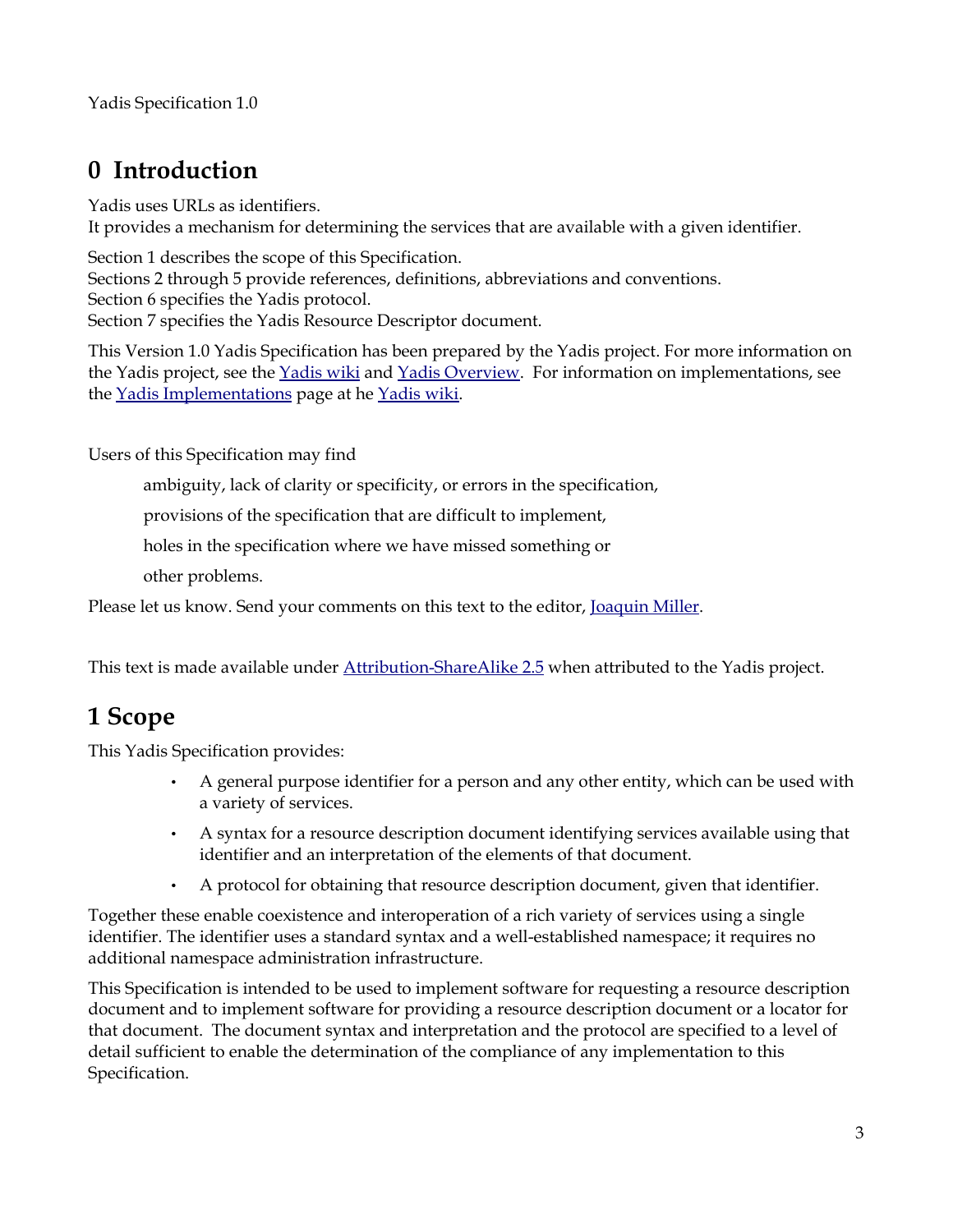# **2 Normative References**

The following specifications contain provisions which, through reference in this text, constitute provisions of this Yadis Specification. At the time of publication, the editions indicated were valid, with the exception of those in Clause 2.3 (see the discussion there). All specifications are subject to revision, and parties to agreements based on this Specification are encouraged to investigate the possibility of applying the most recent edition of the specifications listed below.

#### **2.1 Requests for Comments**

| <b>RFC 2046</b>                | Multipurpose Internet Mail Extensions (MIME)<br>Part Two: Media Types, November 1996. |
|--------------------------------|---------------------------------------------------------------------------------------|
| <b>RFC 2119</b>                | Key words for use in RFCs to Indicate Requirement<br>Levels, March 1997.              |
| <b>RFC 2616</b>                | Hypertext Transfer Protocol -- HTTP/1.1, June 1999.                                   |
| <b>RFC 3986</b>                | Uniform Resource Identifier (URI): Generic Syntax,<br>January 2005.                   |
| <b>RFC 3987</b>                | Internationalized Resource Identifiers (IRIs),<br>January 2005.                       |
| <b>2.2 W3C Recommendations</b> |                                                                                       |
| <b>HTML 4.01</b>               | HTML 4.01 Specification, 24 December 1999.                                            |
| XHTML 1.0                      | The Extensible HyperText Markup Language<br>(Second Edition), 1 August 2002.          |
| <b>XML</b>                     | Extensible Markup Language (XML) 1.0<br>(Third Edition), 4 February 2004              |
| <b>XML Schema Part 1</b>       | XML Schema Part 1: Structures Second Edition,<br>28 October 2004                      |
| <b>XML Schema Part 2</b>       | XML Schema Part 2: Datatypes Second Edition,<br>28 October 2004                       |

#### **2.3 OASIS Specifications**

The following documents have not been adopted by OASIS. They are listed here for two reasons:

- These documents were used in preparing this Yadis Specification.
- When and if OASIS adopts such specifications, it is expected that this Yadis Specification will conform to them and will at that time reference them here as normative references.

| <b>XRI Syntax</b>     | Extensible Resource Identifier (XRI) Syntax V2.0,<br>Committee Specification, 14 November 2005. |
|-----------------------|-------------------------------------------------------------------------------------------------|
| <b>XRI</b> Resolution | Extensible Resource Identifier (XRI) Resolution V2.0,<br>Working Draft 10, 18 March 2006.       |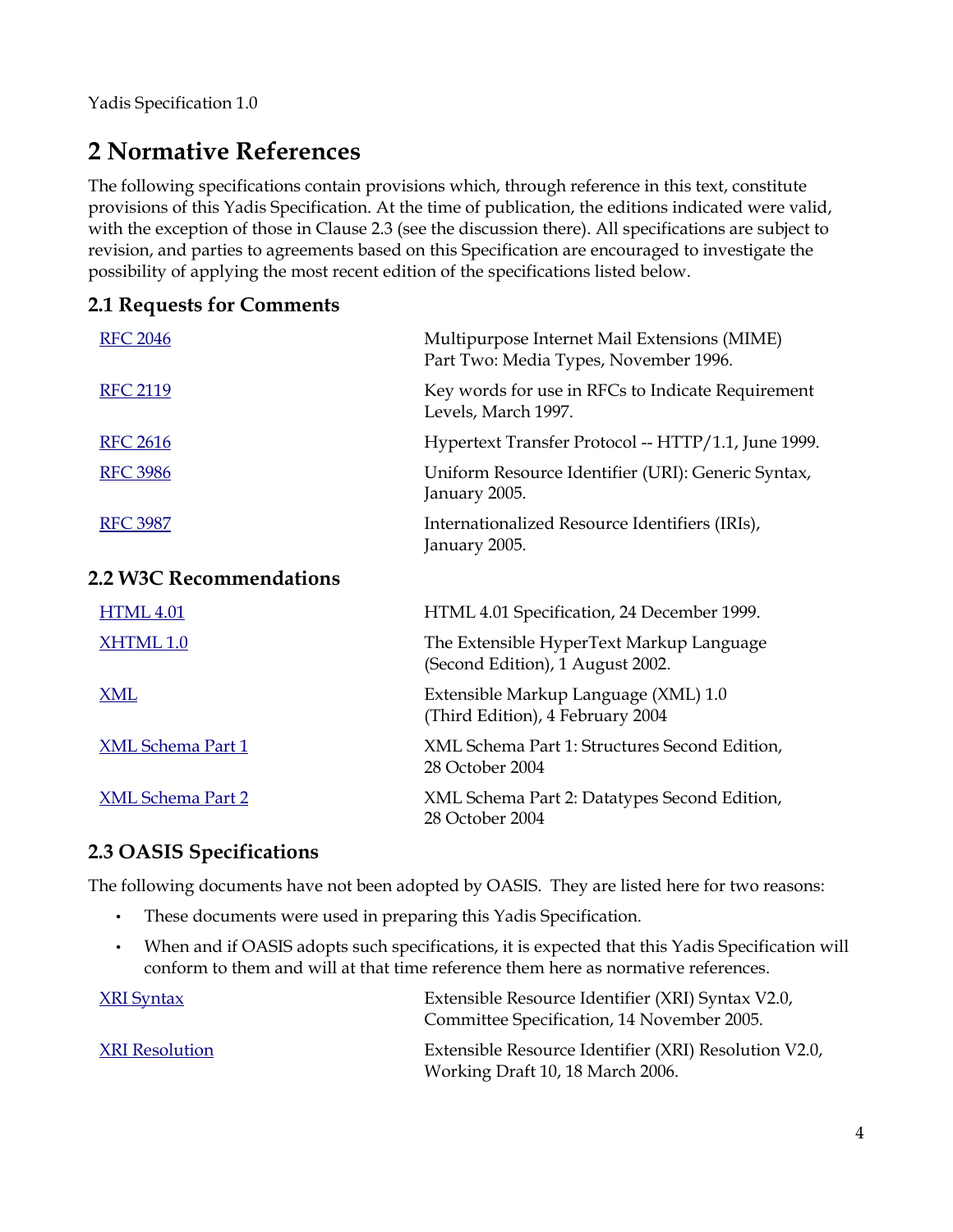# **3 Terms and Definitions**

### **3.1 Implementor Terms**

| Yadis User                 | An entity using a Yadis ID as an identifier.                                                                                                                                                                                                                                                     |
|----------------------------|--------------------------------------------------------------------------------------------------------------------------------------------------------------------------------------------------------------------------------------------------------------------------------------------------|
| Yadis ID                   | A identifier used with one or more Yadis Services.<br>A Yadis ID may be a URL; it may be any other identifier,<br>such as an XRI, that can be resolved to a URL.                                                                                                                                 |
| Yadis URL                  | A Yadis ID, if it is a URL, otherwise the URL to which<br>that Yadis ID resolves. A Yadis URL may be used in the<br>Yadis Protocol to obtain a Yadis Resource Descriptor.                                                                                                                        |
| Yadis Resource             | A computer software process (or system of processes)<br>that provides one or more services located using the<br>Yadis Protocol.                                                                                                                                                                  |
| Yadis Service              | A service provided by a Yadis Resource.                                                                                                                                                                                                                                                          |
| Yadis document             | A document containing a Yadis Resource Descriptor                                                                                                                                                                                                                                                |
| Yadis Resource Descriptor  | An element of a Yadis document identifying the services<br>that are available using a Yadis ID.                                                                                                                                                                                                  |
| Resource Descriptor URL    | A URL that locates a Yadis document.                                                                                                                                                                                                                                                             |
| Agent                      | A computer software process (or system of processes)<br>acting on behalf of a party.                                                                                                                                                                                                             |
| Yadis User Agent           | An agent acting on behalf of a Yadis User (for example, a<br>regular web browser).                                                                                                                                                                                                               |
| <b>Relying Party</b>       | A party responsible for a Relying Party Agent and on<br>whose behalf that Agent acts. A Relying Party is relying<br>on the services provided by a Yadis Resource, in<br>particular on data provided by that service concerning<br>the person identified by a Yadis ID.                           |
| <b>Relying Party Agent</b> | A role to be fulfilled by an agent that uses a Yadis ID (and<br>the data accessible using that Yadis ID) provided by a<br>Yadis User Agent. The Relying Party Agent discovers the<br>services available for a Yadis ID using the Yadis Protocol,<br>and may modify its own behavior accordingly. |
| <b>RESTful</b>             | Having the REST architectural style.                                                                                                                                                                                                                                                             |

Note: Yadis IDs are intended to be used not only by persons and other parties, such as clubs, crowds, businesses and governments, but also to identify agents of any such parties, such as RFID tags and software processes.

The Yadis Protocol is intended to be used by any software agent wishing to discover the services available for use with any Yadis ID.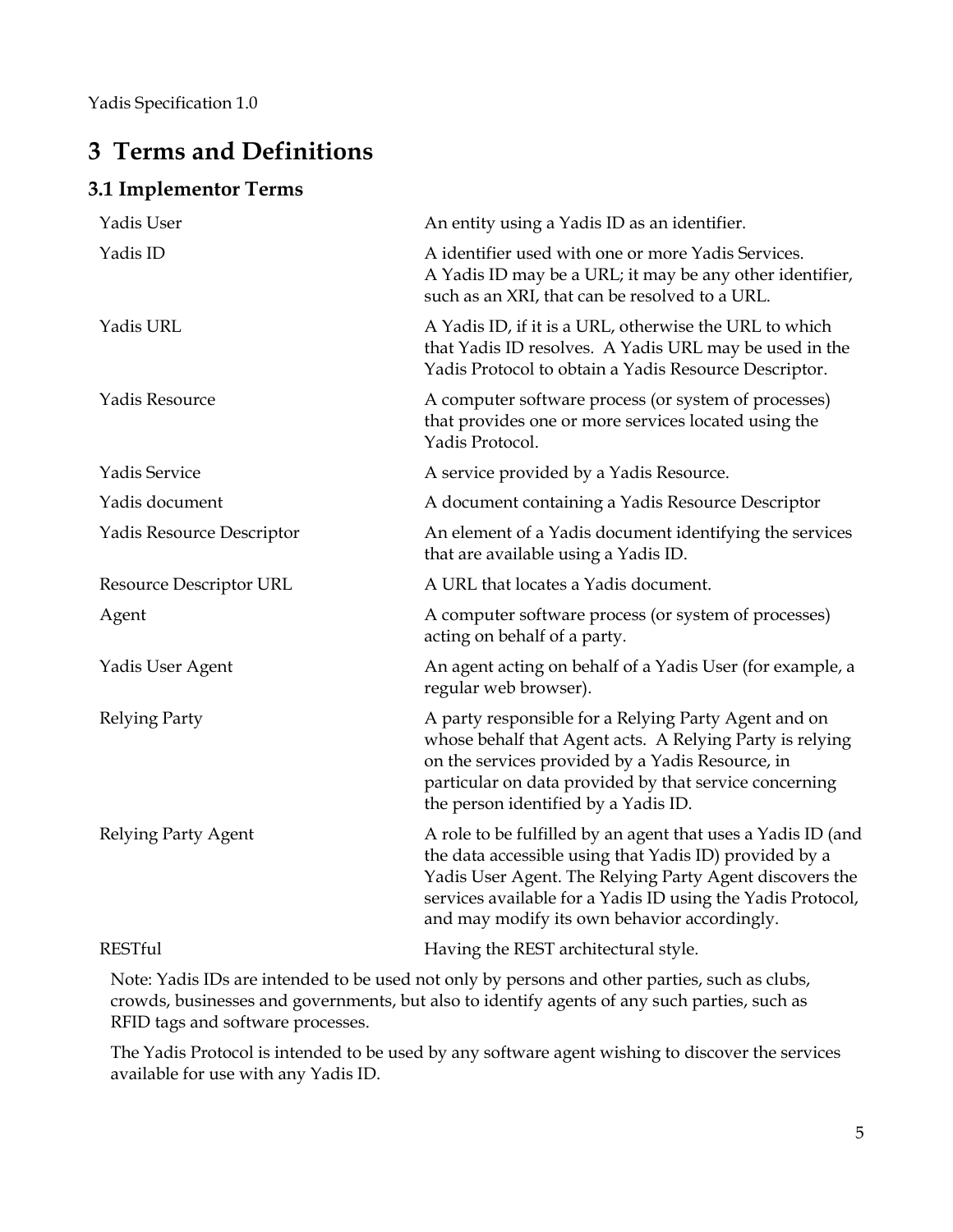## **3.2 Definitions from other specifications**

This Specification makes use of the following terms as defined in the indicated specifications:

| absolute URL                         | RFC 3986 4.3                 |
|--------------------------------------|------------------------------|
| Accept request-header                | RFC 2616 14.1                |
| agent                                | $X.911$ 6.5.7                |
| authentication                       | X.90315.4                    |
| failure                              | $X.902$ 13.5.1               |
| <b>GET</b> request                   | RFC 2616 9.3                 |
| <head> element</head>                | HTML 4.01 7.4.1              |
| <b>HEAD</b> request                  | RFC 2616 9.4                 |
| <b>HTTP</b>                          | <b>RFC 2616</b>              |
| identifier                           | X.902 12.2                   |
| <b>IRI</b>                           | <b>RFC 3987</b>              |
| <meta/> element                      | HTML 4.01 7.4.4              |
| <meta/> element http-equiv attribute | HTML 4.01 7.4.4              |
| MIME media type                      | RFC 2616 14.1 and RFC 2046 3 |
| party                                | $X.911$ 6.5.1                |
| relative reference                   | RFC 3986 4.2                 |
| request-header                       | RFC 2616 5.3                 |
| response-header                      | RFC 2616 6.2                 |
| REST architectural style             | REST <sub>5</sub>            |
| scheme                               | RFC 3986 3.1                 |
| URI                                  | <b>RFC 3986</b>              |
| <b>URL</b>                           | RFC 3986 1.1.3               |
| Vary: Accept response-header         | RFC 2616 14.44               |
| <b>XRI</b>                           | <b>XRI Syntax</b>            |
| <b>XRD</b>                           | <b>XRI</b> Resolution 3      |
| <b>XRDS</b>                          | <b>XRI</b> Resolution 3      |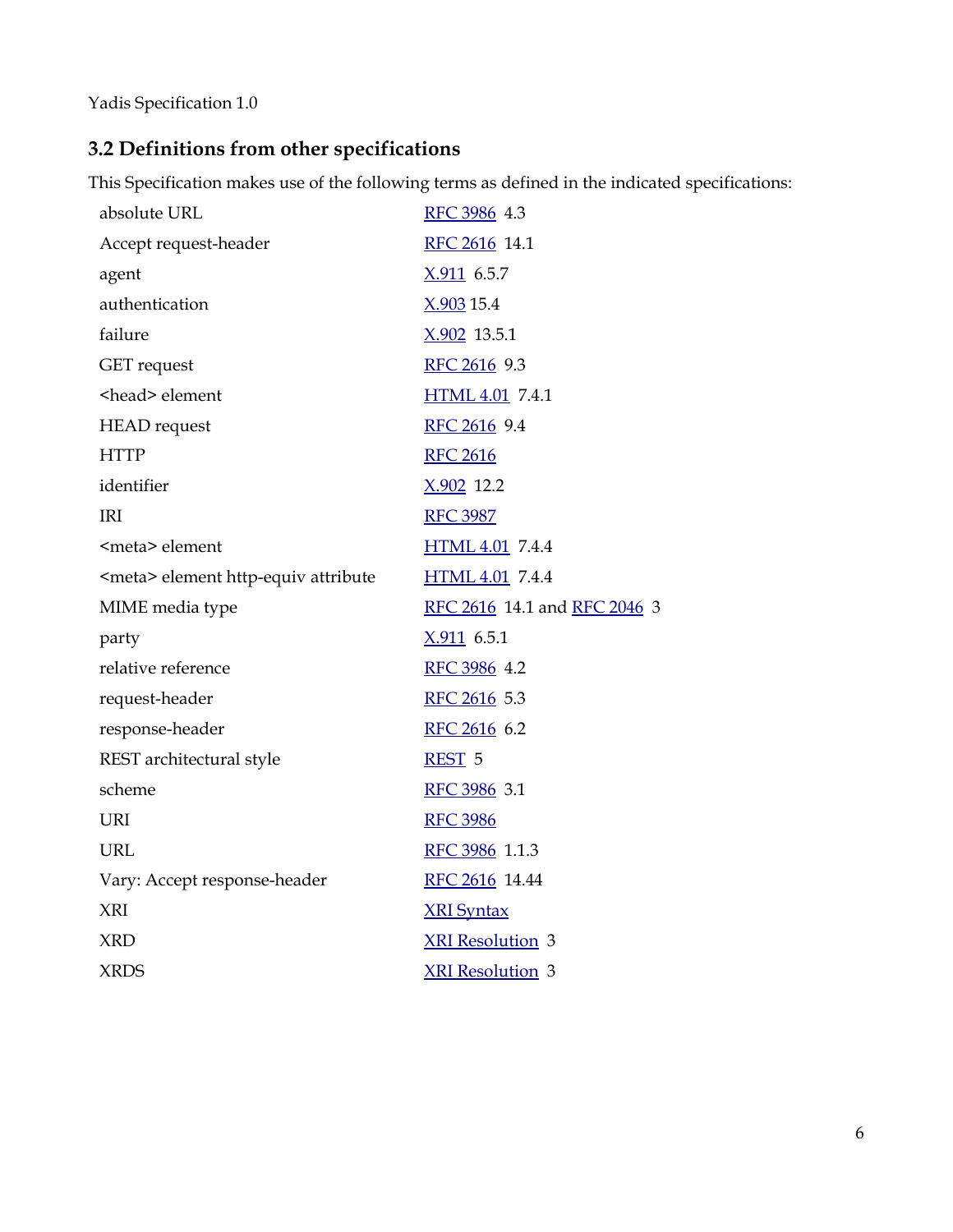# **4 Abbreviations**

These abbreviations are use in this Specification:

HTTPS The HTTP protocol when that protocol is used, in accordance with current conventions, so that the session data is encrypted using a version of the Transport Layer Security or Secure Socket Layer protocols

# **5 Conventions**

The key words and word pairs, 'MUST', 'MUST NOT', 'REQUIRED', 'SHALL', 'SHALL NOT', 'SHOULD', 'SHOULD NOT', 'RECOMMENDED', 'MAY', and 'OPTIONAL', in this document are to be interpreted as described in [RFC 2119](http://www.ietf.org/rfc/rfc2119.txt).

Notes and examples in this document are not normative.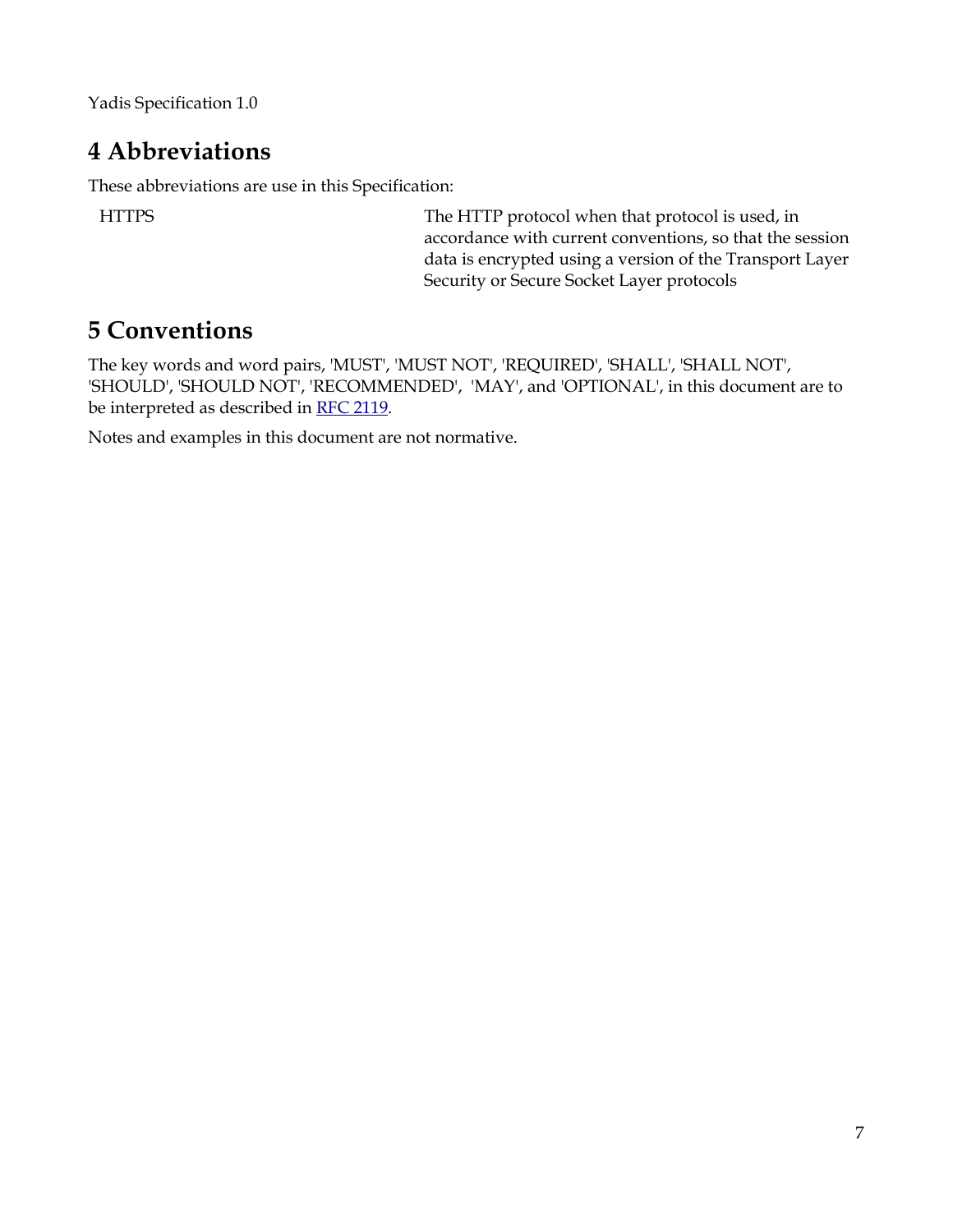# **6 The Yadis Protocol**

### **6.1 Overview of the Yadis Protocol**

The purpose of the Yadis protocol is to enable a Relying Party to obtain a Yadis Resource Descriptor that describes the services available using a Yadis ID.

#### **6.1.1 Obtaining the Yadis Resource Descriptor**

When a User offers a Yadis ID to a Relying Party, that Relying Party will want to discover which services are available using that Yadis ID.

Examples: Is it an OpenID URL, an XRI, a LID, or ...? What authentication services are available for this Yadis ID? What other services?

To do that, the Relying Party Agent makes an HTTP request. This request may take any one of several forms, specified in Clause 6.2.3 of this Yadis Specification.

In response to the request, the Relying Party Agent obtains either:

1. A Yadis document.

2. A URL that locates a Yadis document.

If the Relying Party Agent obtains a URL, the Relying Party Agent uses that URL to obtain the Yadis document.

The Yadis document contains a Yadis Resource Descriptor, which identifies the services available using that Yadis ID, including services that can authenticate the User.

For a description of the Yadis document, see Clause 7, Yadis document.

#### **6.1.2 Authentication services**

The Yadis protocol was originally intended to be used to discover authentication services that can be used with a Yadis ID. This Specification enables discovery of other services.

This Specification does not prescribe the operation of authentication services. Authentication is performed using one or more discovered services. The Relying Party Agent uses the information in the Yadis Resource Descriptor to choose an service suitable to its purposes, and uses that service to authenticate the user.

#### **6.1.3 Other services**

Yadis resources offer other services, in addition to authentication. These services are identified in the Yadis Resource Descriptor and each service operates according to the specification of that particular Yadis service.

Example: LID defines a RESTful protocol that allows the structured query of data about the Yadis User. LID Profile Exchange can be offered as a Yadis Service.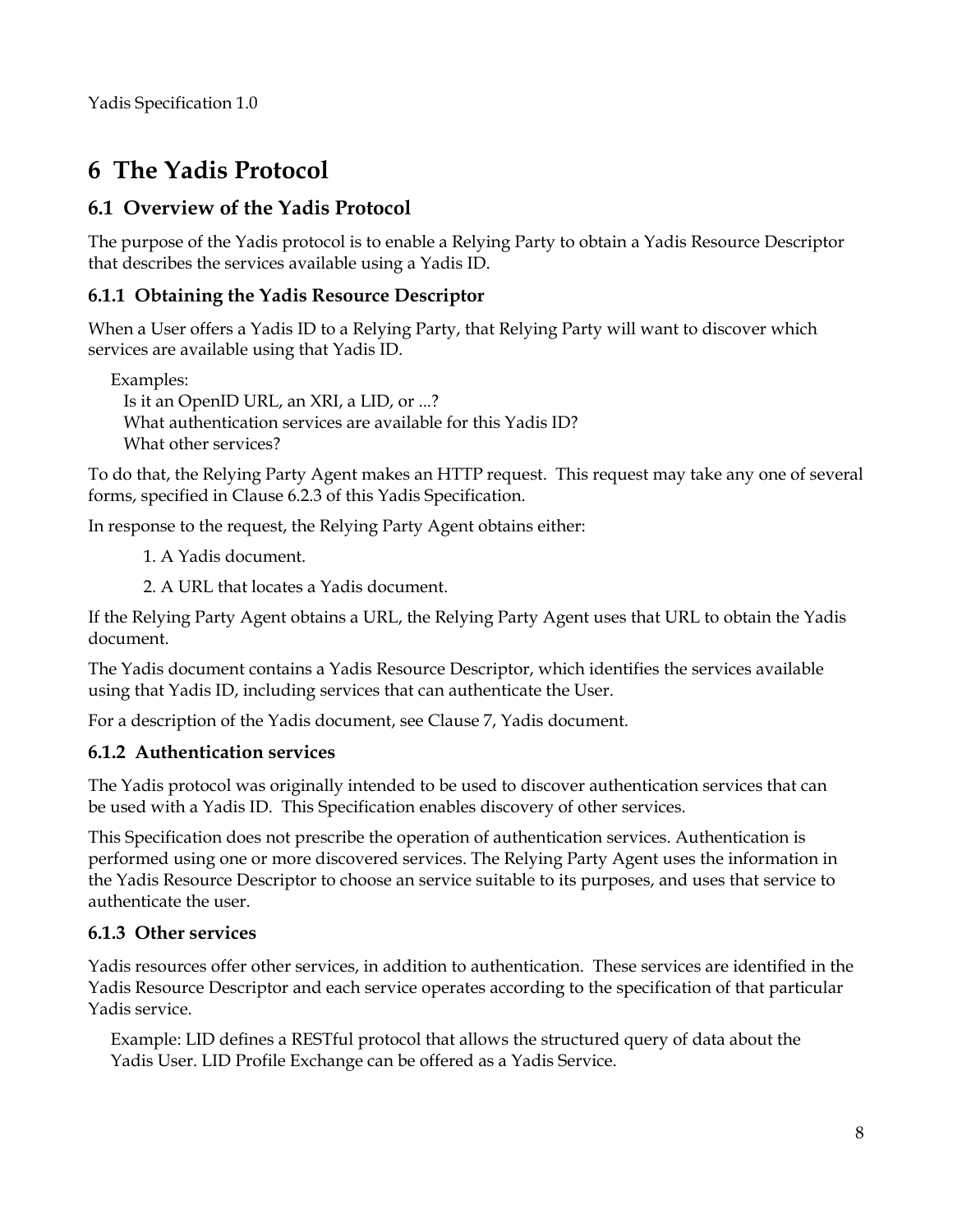### **6.2 Protocol Specification**

The HTTP protocol MUST be used for all interactions of the Yadis protocol.

If the scheme name of a Yadis URL is 'https', HTTP must be used, in accordance with current conventions, so that the session data is encrypted using a version of the Transport Layer Security or Secure Socket Layer protocols.

#### **6.2.1 Yadis ID**

A Yadis ID is a identifier used by one or more Yadis Services. A Yadis ID MAY be a URL; it MUST be an identifier that is resolvable to a URL.

Note: This Specification does not require a Relying Party Agent to resolve an XRI or other identifier. Some Relying Party Agents may work only when the Yadis ID is a URL.

#### **6.2.2 Yadis URL**

If a Yadis ID is a URL, it is a Yadis URL; if it is not a URL, the URL to which it resolves is the corresponding Yadis URL. The scheme name of a Yadis URL must be 'http' or 'https'.

#### **6.2.3 Alternatives**

A Relying Party Agent MAY use the YADIS URL to make an HTTP GET request. The response MAY contain, in an HTTP response-header or in an HTML document, a Resource Descriptor URL giving the location of the YADIS document. If it does, the Relying Party Agent then obtains the YADIS document using that URL.

The Yadis Protocol also includes two alternatives:

The Relying Party Agent MAY first issue an HTTP HEAD request. In that case, the Resource Descriptor URL MAY be returned in an HTTP response-header.

The Relying Party Agent MAY include in the HTTP GET request an Accept request-header asking for the Yadis document to be returned. In that case the Yadis document MAY be returned in response to that request, instead of an HTML document.

Note: If the server supports content negotiation for the Yadis URL, the response needs to include a Vary: Accept header to allow caches to properly interpret future requests. This header needs to be present even in the case where the HTML page is returned (instead of a Yadis document).

The following Clauses specify the steps of the Yadis Protocol.

### **6.2.4 Initiation**

The Yadis Protocol is initiated by the Relying Party Agent with an initial HTTP request using the Yadis URL.

This request MUST be either a GET or a HEAD request.

A GET or HEAD request MAY include an HTTP Accept request-header (HTTP 14.1) specifying MIME media type, application/xrds+xml.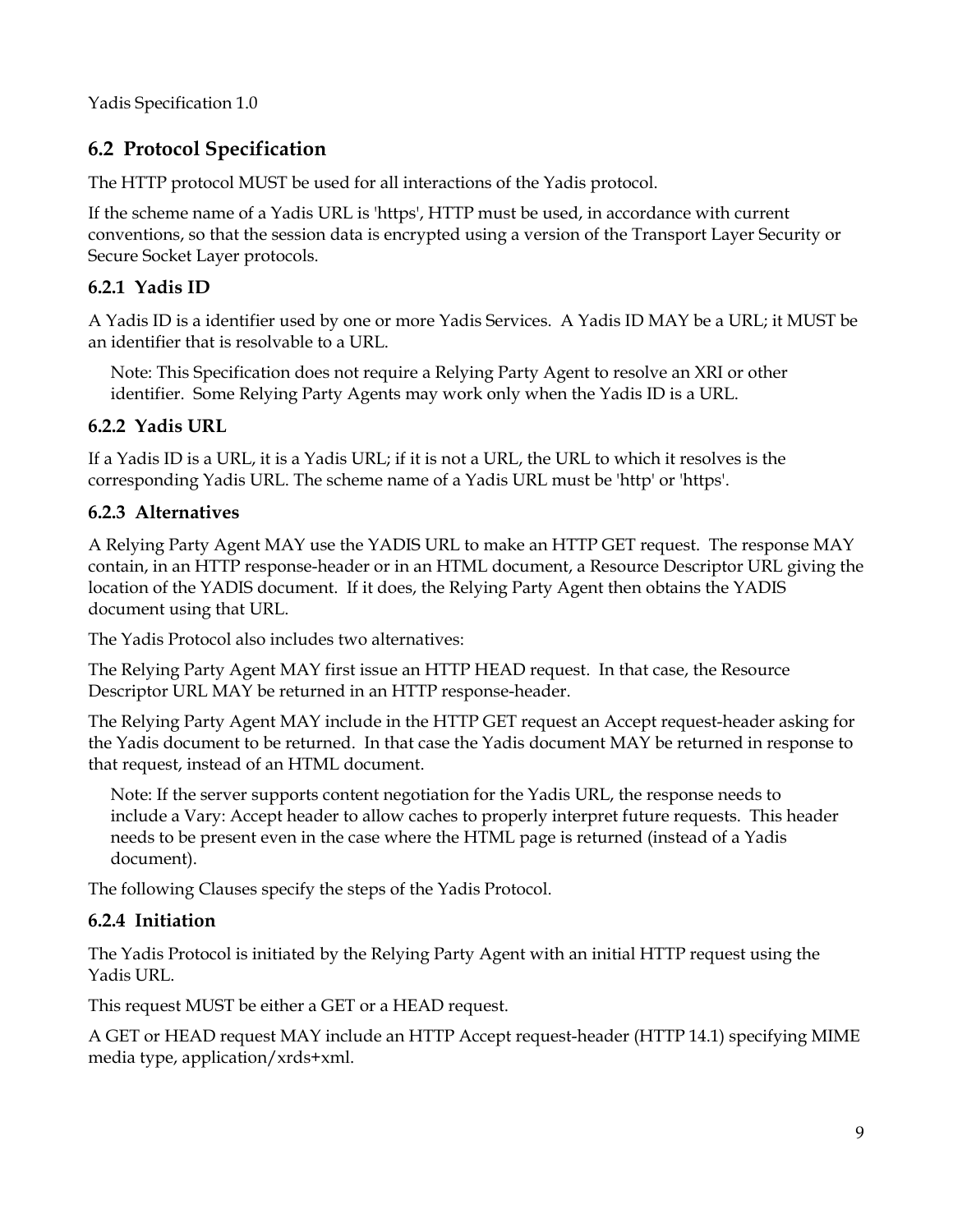#### **6.2.5 Response**

The response MUST be one of:

1. An HTML document with a  $\alpha$  -head element that includes a  $\alpha$  and  $\alpha$  element with http-equiv attribute, X-XRDS-Location,

2. HTTP response-headers that include an X-XRDS-Location response-header, together with a document

3. HTTP response-headers only, which MAY include an X-XRDS-Location response-header, a contenttype response-header specifying MIME media type, application/xrds+xml, or both.

4. A document of MIME media type, application/xrds+xml.

#### **6.2.6 Resource Descriptor URL**

The response MAY include an X-XRDS-Location HTTP response-header; the value of that header MUST be a Yadis Resource Descriptor URL.

The response MAY include an HTML document with a <head> element containing a <meta> element whose http-equiv attribute is X-XRDS-Location; the value of that attribute MUST be a Yadis Resource Descriptor URL.

If the response includes Yadis Resource Descriptor URLs in both an HTTP response-header and an HTML document <head> element, the Yadis Resource Descriptor URL in the HTTP response-header must be used.

A Yadis Resource Descriptor URL MUST be an absolute URL; it MUST locate a Yadis document (see Clause 7).

If the response includes both a content-type response-header specifying MIME media type, application/xrds+xml and a Yadis Resource Descriptor URL, then the Yadis document is located by that Yadis Resource Descriptor URL.

#### **6.2.7 Document**

If the response does not include a Yadis Resource Descriptor URL and the response is a document of MIME media type, application/xrds+xml, then that document MUST be a Yadis document (see Clause 7).

#### **6.2.8 Second Request**

If the response includes a Yadis Resource Descriptor URL, the Relying Party Agent MUST request the document located by that URL.

If the response to an HTTP HEAD request does not contain a Yadis Resource Descriptor URL, the Relying Party Agent MUST then issue an HTTP GET request to the Yadis URL.

#### **6.2.9 Third Request**

The response to an HTTP GET request that follows an HTTP HEAD request MUST be handled as prescribed in 6.2.6 for an initial HTTP GET request. This MAY result in a third request using a Yadis Resource Descriptor URL.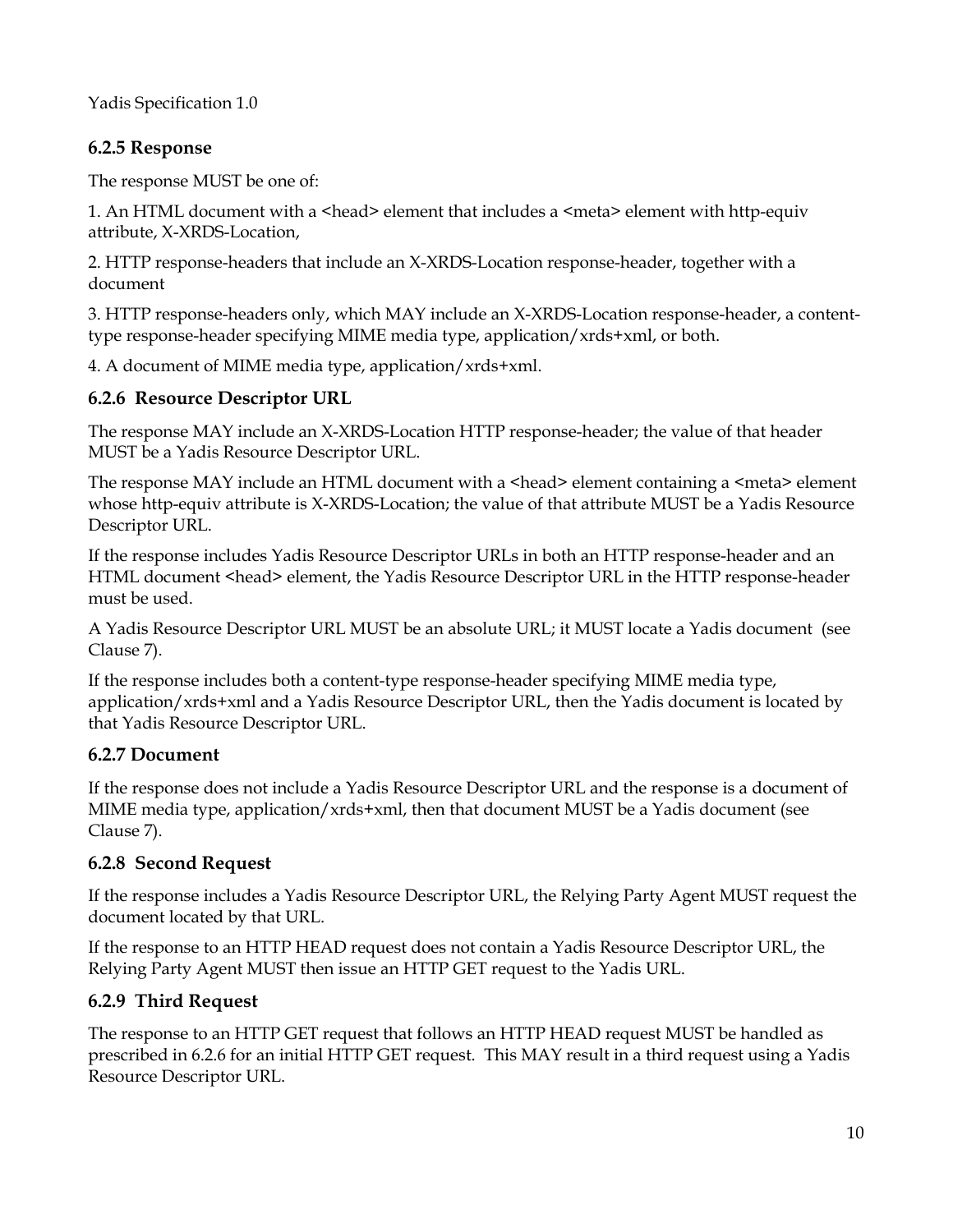#### **6.2.10 Termination**

When a Yadis document is returned to the Relying Party Agent the Yadis Protocol terminates.

Note: Further steps depend on the services identified in the Yadis Resource Descriptor and the intent of the Relying Party Agent; they are outside of the scope of the current Yadis Specification.

Example: A Relying Party Agent may, in the next step, authenticate the user agent through OpenID and then perform a LID Profile Exchange.

#### **6.2.11 Failure**

If none of the requests succeed in obtaining a Yadis document then the URL used in the initial request is not a Yadis URL or there has been a failure.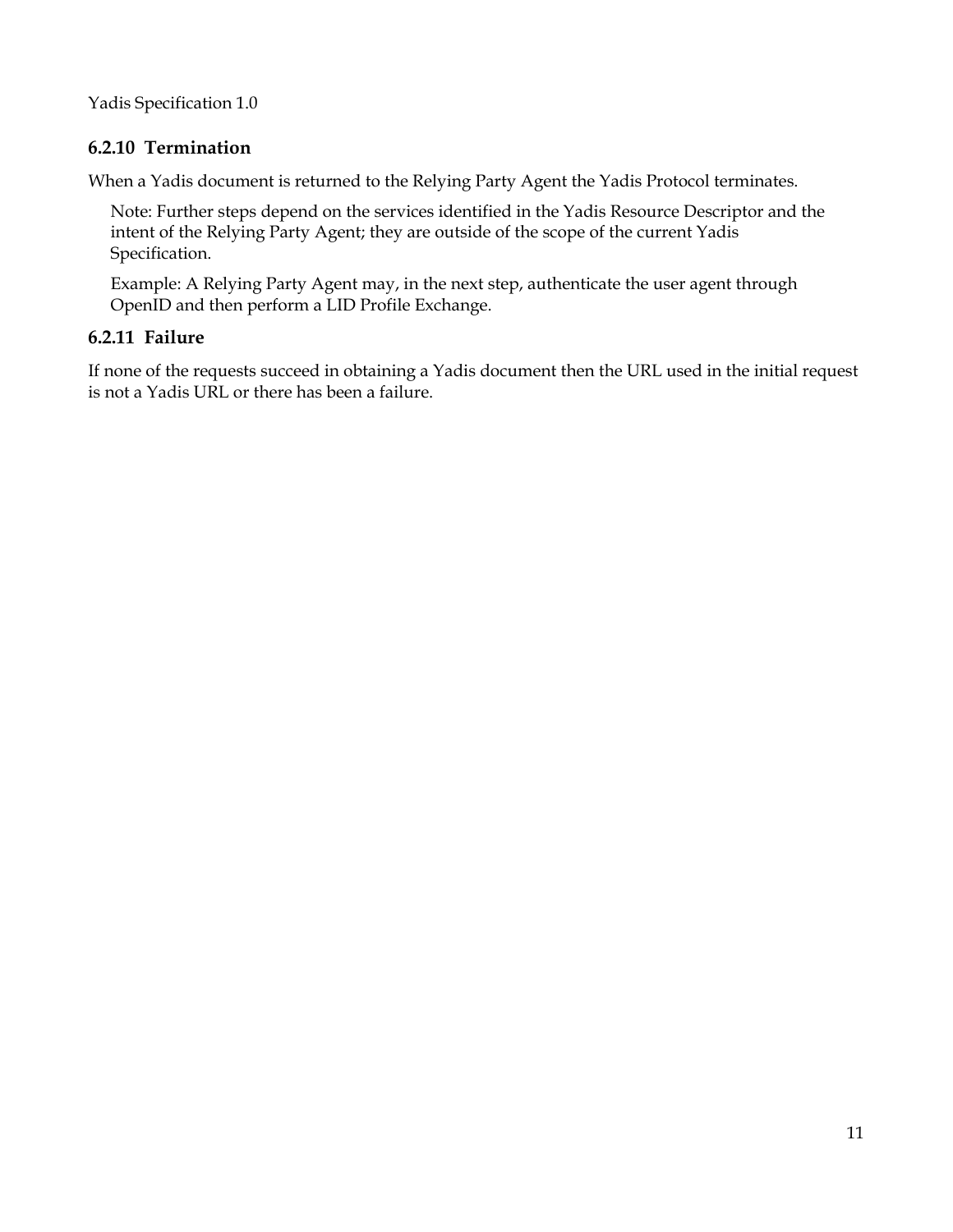# **7. The Yadis document**

### **7.1 Overview of the Yadis document**

The Yadis document is based on a simple, extensible XML document called an Extensible Resource Descriptor (abbreviated 'XRD'). The format of XRD documents is being specified by the a technical committee of OASIS. The XML schemas for the Yadis document are specified in Clause 7.5 of this Specification.

Note: The Yadis Project considered providing both a plain text format and an XML format, in order to make it as easy as possible for Relying Party Agents to use service information available through Yadis IDs. However, we came to the conclusion that requiring both a plain text format and an XML format provides only small additional value, while using an XML format enables use of standard parsing tools and allows service specifications to include additional information without upsetting parsers that do not understand those extensions.

The Yadis document contains a Yadis Resource Descriptor, which provides a list of identifiers of services. These are the services that know the User identified by the Yadis ID used to obtain the Yadis document. In the case of some services, additional data is included in the Yadis Resource Descriptor for use by the Relying Party Agent in making a request to that service. Such additional data is not specified in the Yadis Specification but is specified in the definition of that service.

The Yadis Resource Descriptor also enables the User to specify which services it prefers be used.

### **7.2 A simple Yadis document**

Here is an example of a small Yadis document:

```
<?xml version="1.0" encoding="UTF-8"?>
<xrds:XRDS xmlns:xrds="xri://$xrds" xmlns="xri://$xrd*($v*2.0)">
 <XRD>
  <Service>
   <Type> http://lid.netmesh.org/sso/2.0 </Type>
  </Service>
  <Service>
   <Type> http://lid.netmesh.org/sso/1.0 </Type>
  </Service>
 </XRD>
</xrds:XRDS>
```
This document specifies two services.

Note: The XML declaration and the XRDS start-tag appear in all Yadis documents, with the attributes and values shown. The XRD element is the Yadis Resource Descriptor.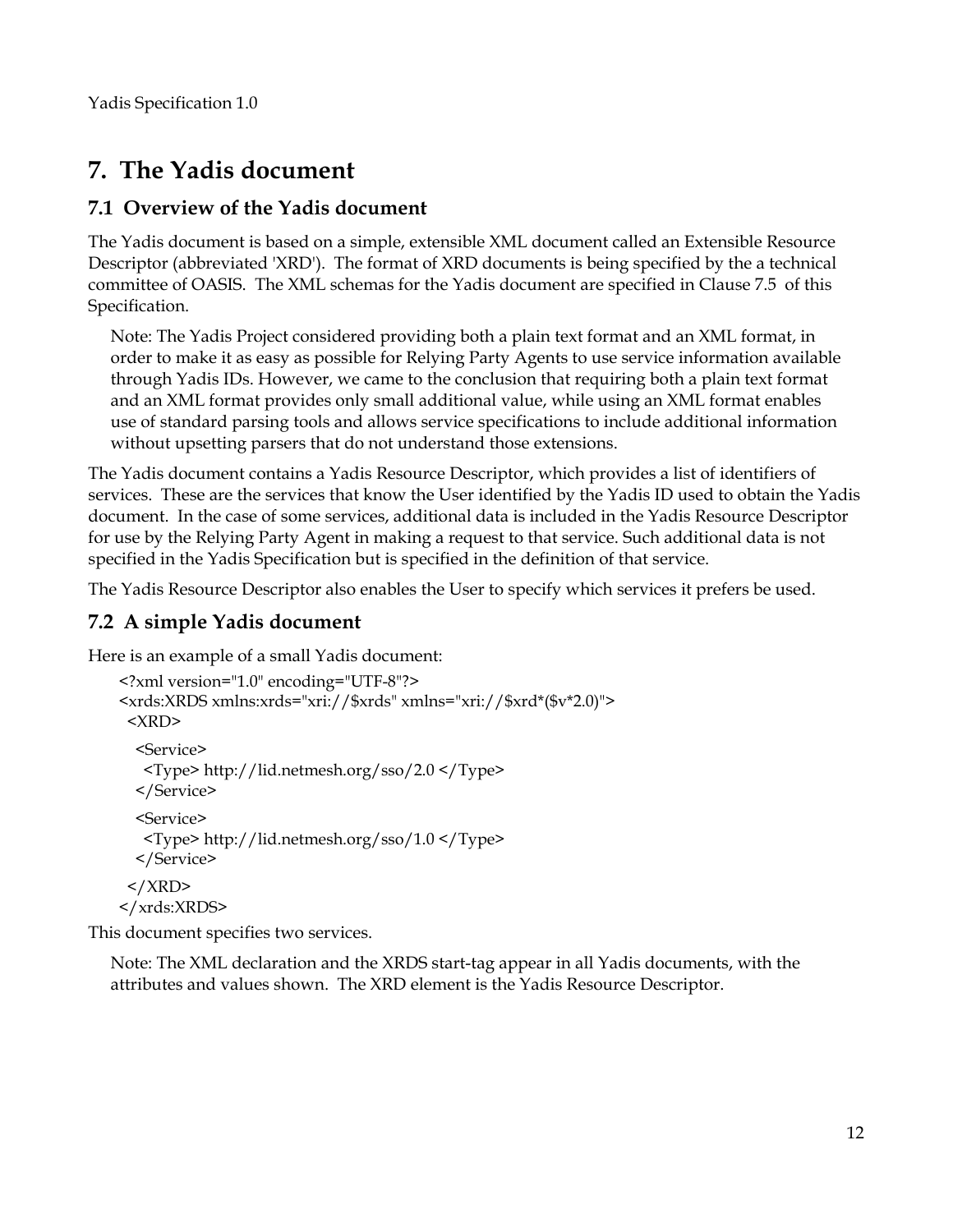### **7.3. Element definitions**

These definitions of the elements of a Yadis document:

are constraints on the XRDS and XRD schemas specified in Clause 7.5 and

specify how the elements specified in those schemas are to be interpreted when used in a Yadis document.

#### **7.3.1 XRDS**

A Yadis document consists of an XRD container (an XRDS element) enclosing a Yadis Resource Descriptor (an XRD element).

A Yadis document MAY contain more than one XRD in the XRDS and MAY contain other elements in the XRDS, in addition to XRD elements.

If a Yadis XRDS includes more than one XRD element, the Yadis Resource Descriptor is the *last* XRD element. A Relying Party Agent MAY ignore other XRD elements.

A Relying Party Agent MAY ignore all other elements in an XRDS.

#### **7.3.2 XRD**

A Yadis Resource Descriptor is an XRD element containing a sequence of Service elements. The order of the Service elements is not significant.

#### **7.3.3 Service**

A Yadis Resource Descriptor MAY contain Service elements, each describing a Yadis service.

Note: When an XRDS document returned when using the Yadis protocol contains no Service elements describing a Yadis service this indicates that the URL is not intended for use with any Yadis service.

### **7.3.4 Type**

Each Service element MAY contain one or more Type elements.

Note: A Service element containing no Type elements does not describe a Yadis service.

Each Type element MUST contain an identifier of some version of some service. This service identifier MUST be a URI or XRI.

Note: It is our intention that this element may contain an IRI, as specified by <u>RFC 3987</u>. This will be specified in a later version of this Specification.

For each service identified by a Type element there SHOULD be a service specification document. It is RECOMMENDED that the service identifier be a URL that can be used in an ordinary web browser to display that service specification document.

It is RECOMMENDED that each service identifier include an explicit version identifier, in order to assist the evolution of the service in the future.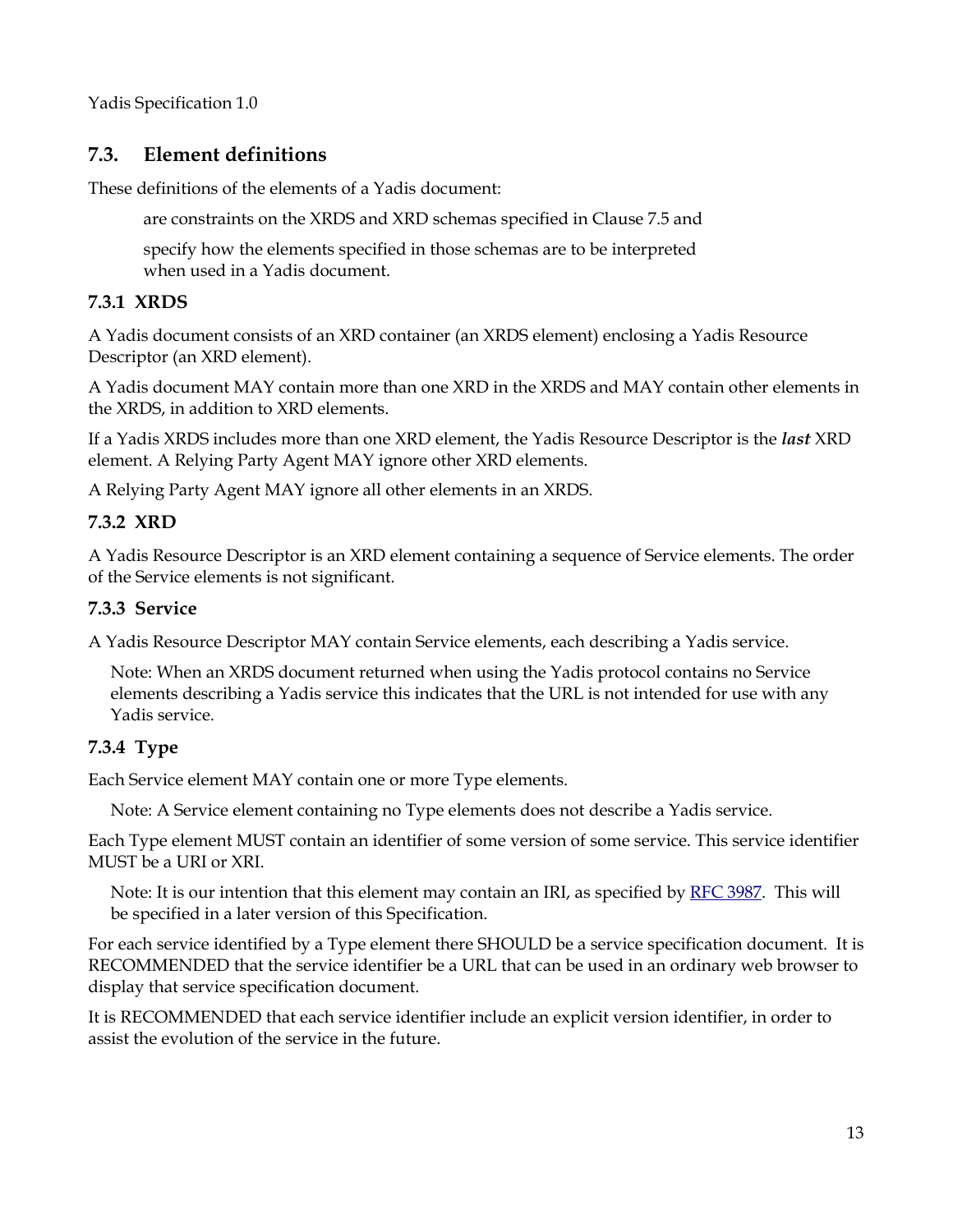### **7.4 Other parts of a Yadis Resource Descriptor**

```
Here is an example of a larger Yadis document:
    <?xml version="1.0" encoding="UTF-8"?>
    <xrds:XRDS xmlns:xrds="xri://$xrds" xmlns="xri://$xrd*($v*2.0)"
       xmlns:openid="http://openid.net/xmlns/1.0">
     <XRD>
      <Service priority="10">
       <Type>http://openid.net/signon/1.0</Type>
       <URI>http://www.myopenid.com/server</URI>
       <openid:Delegate>http://smoker.myopenid.com/</openid:Delegate>
      </Service>
      <Service priority="50">
       <Type>http://openid.net/signon/1.0</Type>
       <URI>http://www.livejournal.com/openid/server.bml</URI>
       <openid:Delegate>
       http://www.livejournal.com/users/frank/
       </openid:Delegate>
      </Service>
      <Service priority="20">
       <Type>http://lid.netmesh.org/sso/2.0</Type>
      </Service>
     <Service>
       <Type>http://lid.netmesh.org/sso/1.0</Type>
      </Service>
     </XRD>
    </xrds:XRDS>
```
#### **7.4.1 URI element**

A Yadis Service element MAY contain one or more URI elements.

Each URI element MUST contain a URI that resolves to a resource providing the service (or services) specified by the Type element(s) of that Service element.

That URI MUST be an absolute URL, not a relative reference or other URI.

Note: It is our intention that this element may contain any absolute URI that identifies a resource providing the service(s) or may contain an absolute IRI, as specified by [RFC 3987.](http://www.ietf.org/rfc/rfc3987.txt) This will be specified in a later version of this Specification.

If there is more than one URI element, the URIs in those elements MUST be equivalent for the purpose of using the identified service(s). A Relying Party Agent MAY attempt to use any one or all of the URIs.

If one or more URI elements has a priority attribute, a Relying Party Agent MAY use the priority values as specified in Clause 3.3.3 of the [XRI Resolution 2.0 specification](http://yadis.org/wiki/XRI_Resolution_2.0_specification).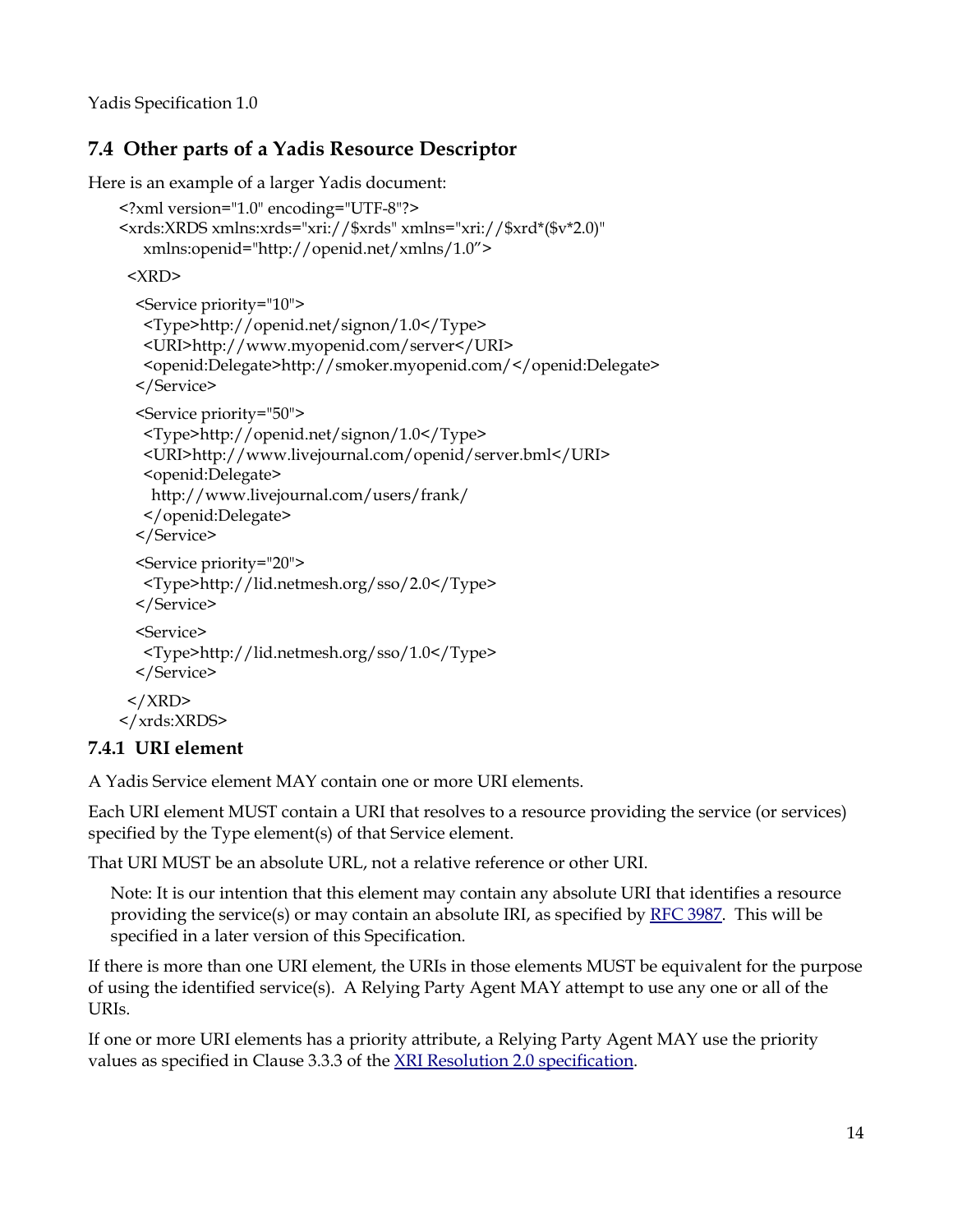The order of URI elements is not significant.

The URI element is OPTIONAL. If a URI element is provided, the service determines the meaning of that element and the protocol to use with it.

#### **7.4.2 Priority attribute**

The OPTIONAL priority attribute MAY be used with the Service element, allowing the User to specify preferences for the service to be used.

Example: The example document at 7.4 above indicates that the User prefers the OpenID protocol using the server, www.myopenid.com/server, and that the last choice is LID version 1.0.

The OPTIONAL priority attribute MAY be used with the URI element, allowing the User to specify preferences for the URI to be used.

Note: The LID SSO service elements in the document at 7.4 above do not contain a URI element because in LID SSO the LID URL itself is used to obtain LID services.

In keeping with the goal of ease of implementation, a Relying Party Agent MAY ignore priority attributes.

A Relying Party Agent that recognizes and uses the priority attribute in one or more Service or URI elements MUST follow the specification of priority attributes in Clause 3.3.3 of the [XRI Resolution 2.0](http://yadis.org/wiki/XRI_Resolution_2.0_specification) [specification.](http://yadis.org/wiki/XRI_Resolution_2.0_specification)

Note: The XRI Resolution 2.0 specification provides that the User prefers first the element with the smallest number in the value of the priority attribute, then those with higher numbers in the order of that number, and prefers last those elements with no priority attribute.

#### **7.4.3 Other elements in a Service element**

Yadis does not specify any other elements for use inside a Service element. A service may specify additional service-specific elements for use inside a Service element. The use of these elements is dictated by the service specification of that service.

Note: This allows a Service element to indicate information that is specific to that service.

Example: The OpenID specification defines the optional Delegate element, which specifies a URL by which the OpenID server knows the User.

Note: We encourage protocol designers to be brief.

#### **7.4.4 Other elements in an XRD**

A Relying Party Agent MAY ignore all elements in an XRD element other than the Service elements.

A Relying Party Agent MAY recognize and use all elements found in a Service element that are specified by the XRD schema for inclusion in a Service element.

A Yadis resource MUST NOT require the use of any elements of an XRD other than the Service elements that identify the services provided by that Yadis resource.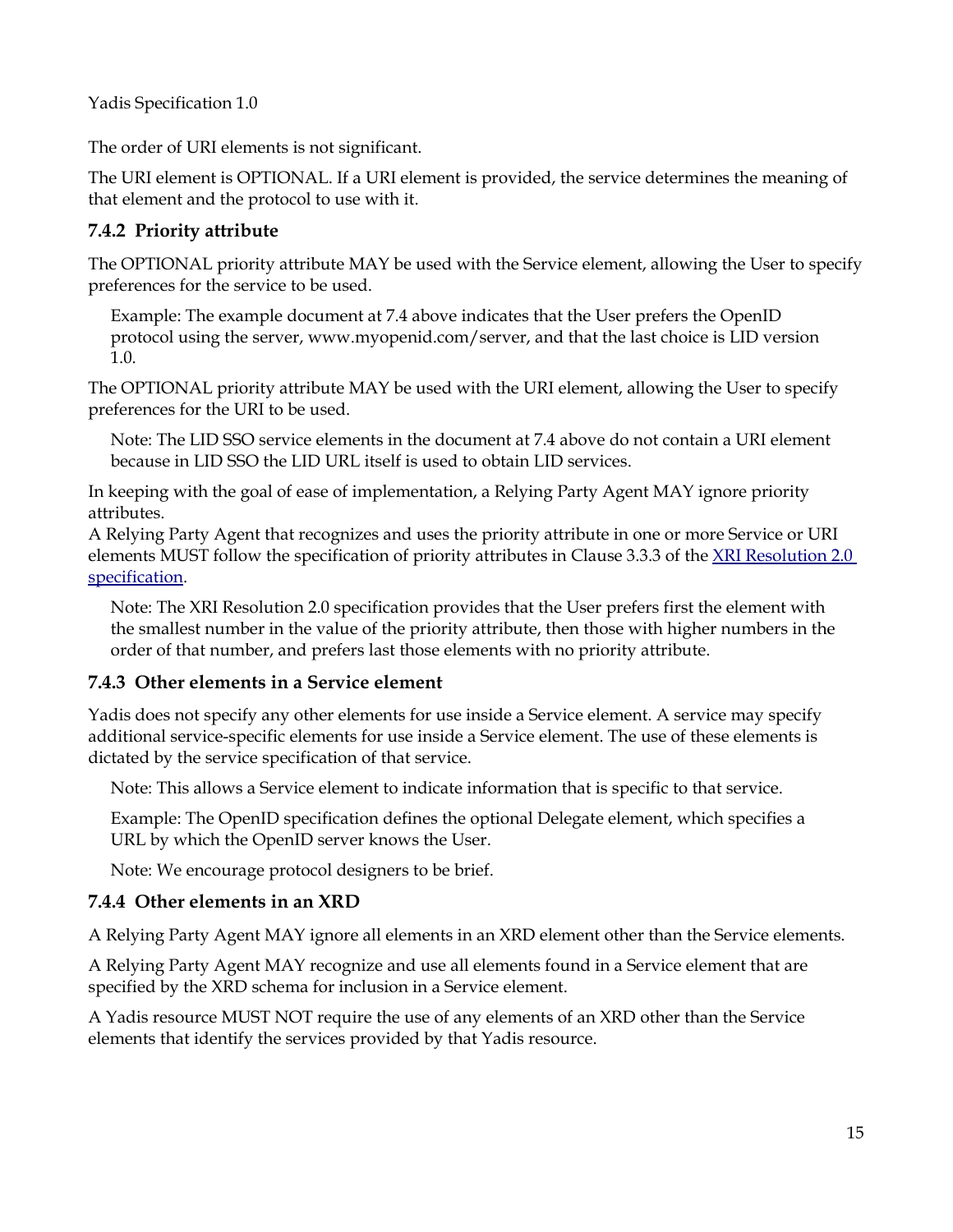#### **7.4.5 Other services**

A Yadis resource MAY offer services other than authentication services. A Yadis resource is NOT REQUIRED to offer an authentication service.

Example: The following Resource Descriptor specifies a number of LID services available at the resource identified by the user's Yadis ID:

```
<?xml version="1.0" encoding="UTF-8"?>
<xrds:XRDS xmlns:xrds="xri://$xrds" xmlns="xri://$xrd*($v*2.0)">
 <XRD>
  <Service priority="10">
   <Type>http://lid.netmesh.org/sso/2.0</Type>
  </Service>
  <Service priority="20">
   <Type>http://lid.netmesh.org/sso/1.0</Type>
  </Service>
 <Service priority="30" xmlns:openid="http://openid.net/xmlns/1.0">
   <Type>http://openid.net/signon/1.0</Type>
   <URI>http://www.livejournal.com/openid/server.bml</URI>
   <openid:Delegate>
   http://www.livejournal.com/users/frank/
   </openid:Delegate>
  </Service>
  <Service>
   <Type>http://lid.netmesh.org/post/sender/2.0</Type>
  </Service>
  <Service>
   <Type>http://lid.netmesh.org/post/receiver/2.0</Type>
  </Service>
  <Service>
   <Type>http://lid.netmesh.org/relying-party/2.0</Type>
  </Service>
  <Service>
   <Type>http://lid.netmesh.org/traversal/2.0</Type>
  </Service>
  <Service>
   <Type>http://lid.netmesh.org/format-negotiation/2.0</Type>
  </Service>
 </XRD>
</xrds:XRDS>
```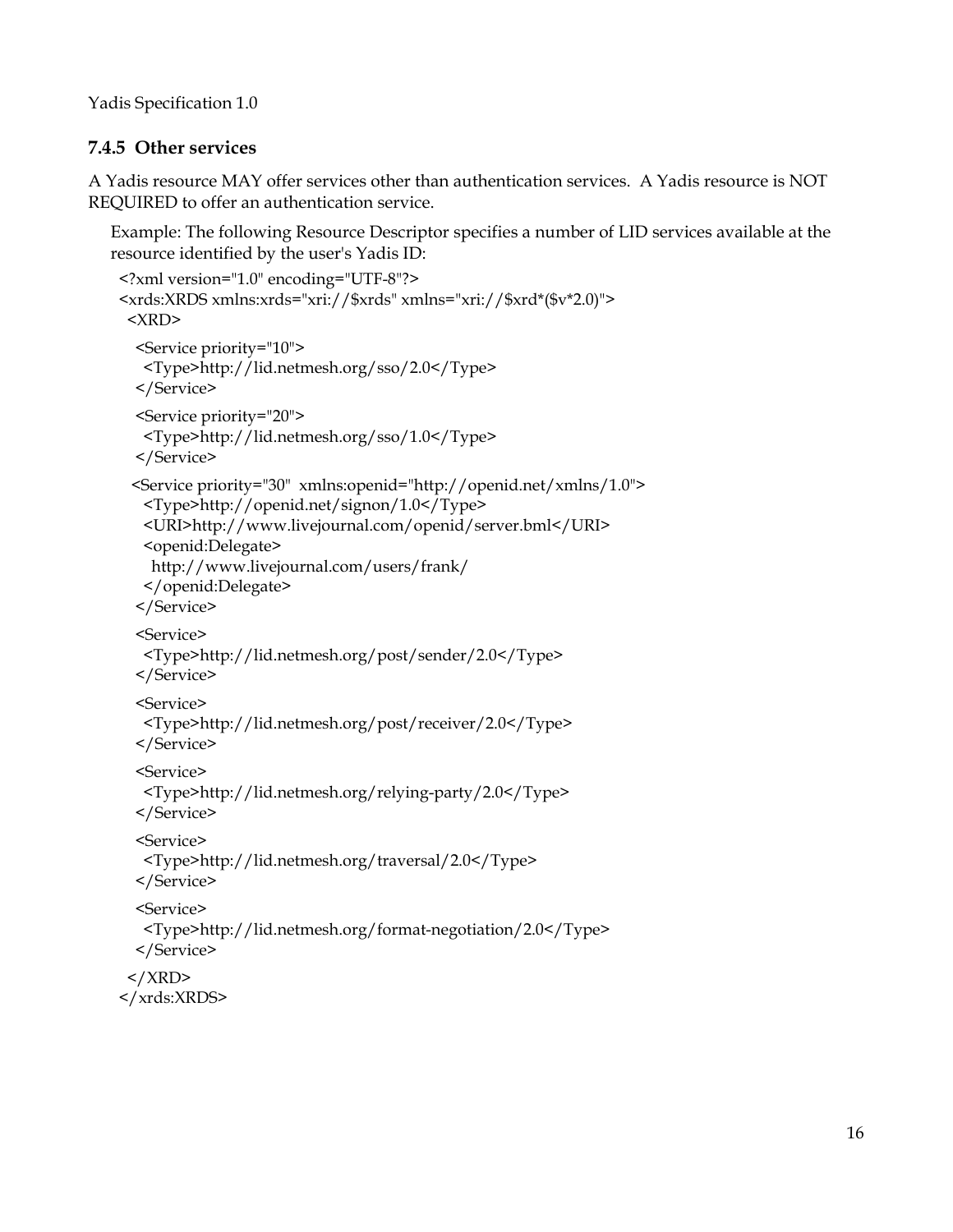#### **7.5 Schemas for the Yadis document**

The schemas of the Yadis document are the XRDS and XRD schemas contained in this clause.

A Yadis document MUST be a valid XML document and MUST conform to the XRDS schema. A Yadis Resource Descriptor is an XRD element; it MUST be contained in an XRDS element and MUST conform to the XRD schema.

Note: It is our intention to incorporate the XRDS and XRD schemas by reference when and if they have been adopted by OASIS. In the meantime, we reproduce the schemas here. For the latest information on the OASIS work, see [XRI Resolution 2.0 specification.](http://yadis.org/wiki/XRI_Resolution_2.0_specification)

#### **7.5.1 XRDS Schema**

```
<?xml version="1.0" encoding="UTF-8"?>
<xs:schema targetNamespace="xri://$xrds" elementFormDefault="qualified"
  xmlns:xs="http://www.w3.org/2001/XMLSchema"
  xmlns:xrds="xri://$xrds">
 <!-- Utility patterns -->
 <xs:attributeGroup name="otherattribute">
   <xs:anyAttribute namespace="##other" processContents="lax"/>
 </xs:attributeGroup>
 <xs:group name="otherelement">
   <xs:choice>
    <xs:any namespace="##other" processContents="lax"/>
    <xs:any namespace="##local" processContents="lax"/>
   </xs:choice>
 </xs:group>
 <!-- Patterns for elements -->
 <xs:element name="XRDS">
   <xs:complexType>
    <xs:sequence>
      <xs:group ref="xrds:otherelement" minOccurs="0" maxOccurs="unbounded"/>
    </xs:sequence>
    <xs:attributeGroup ref="xrds:otherattribute"/>
   </xs:complexType>
 </xs:element>
```
</xs:schema>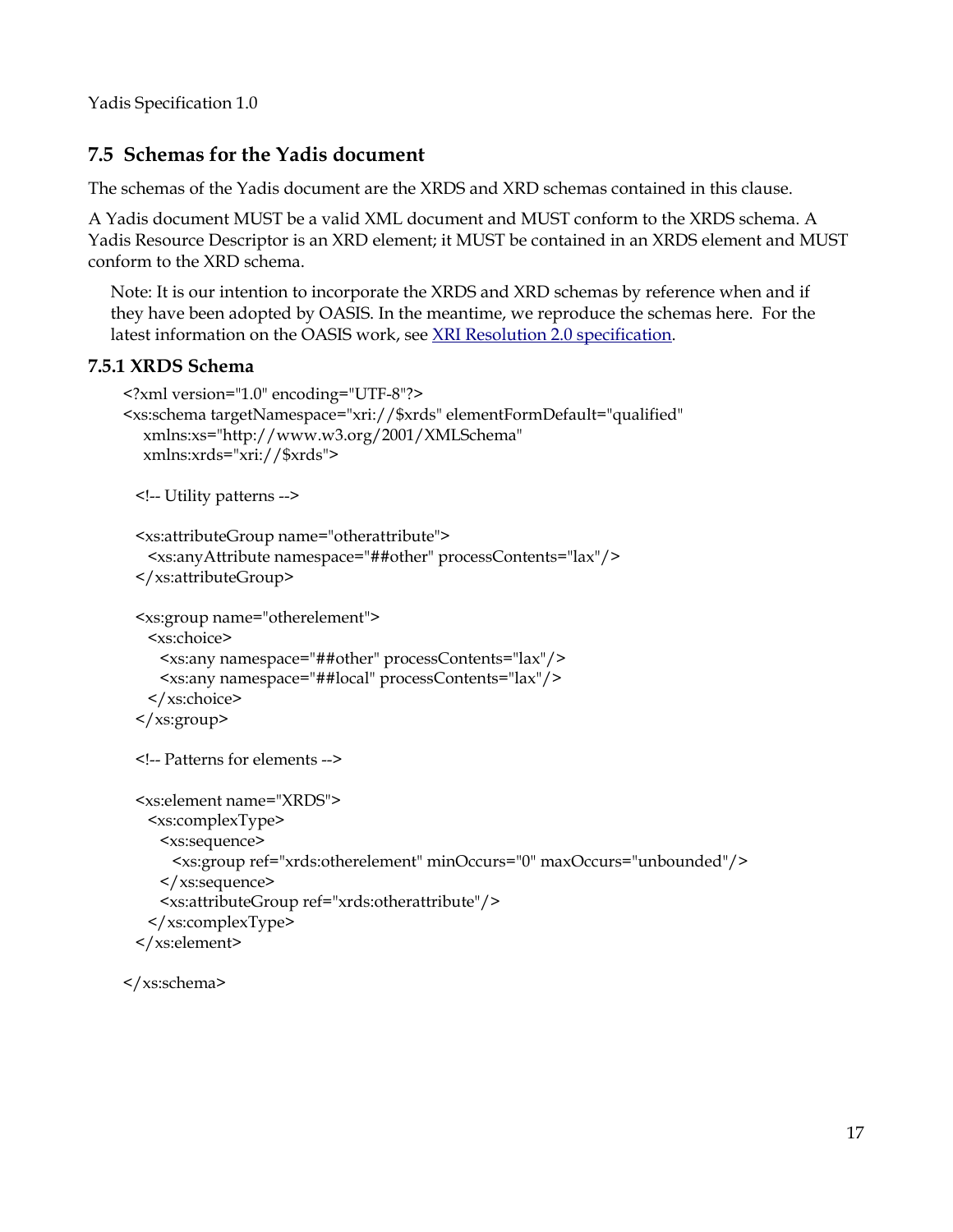#### **7.5.2 XRD Schema**

```
<?xml version="1.0" encoding="UTF-8"?>
<xs:schema targetNamespace="xri://$xrd*($v*2.0)"
  elementFormDefault="qualified" 
  xmlns:xs="http://www.w3.org/2001/XMLSchema"
  xmlns:ds="http://www.w3.org/2000/09/xmldsig#"
  xmlns:xrd="xri://$xrd*($v*2.0)">
    <!-- Utility patterns -->
    <xs:attributeGroup name="otherattribute">
        <xs:anyAttribute namespace="##other" processContents="lax"/>
    </xs:attributeGroup>
    <xs:group name="otherelement">
        <xs:choice>
            <xs:any namespace="##other" processContents="lax"/>
            <xs:any namespace="##local" processContents="lax"/>
        </xs:choice>
    </xs:group>
    <xs:attributeGroup name="priorityAttrGrp">
        <xs:attribute name="priority" type="xs:nonNegativeInteger" use="optional"/>
    </xs:attributeGroup>
    <xs:attributeGroup name="selectionAttrGrp">
        <xs:attribute name="match" use="optional" default="default">
            <xs:simpleType>
                 <xs:restriction base="xs:string">
                     <xs:enumeration value="default"/>
                     <xs:enumeration value="content"/>
                     <xs:enumeration value="any"/>
                     <xs:enumeration value="non-null"/>
                     <xs:enumeration value="null"/>
                     <xs:enumeration value="none"/>
                 </xs:restriction>
            </xs:simpleType>
        </xs:attribute>
        <xs:attribute name="select" type="xs:boolean" use="optional" default="false"/>
    </xs:attributeGroup>
```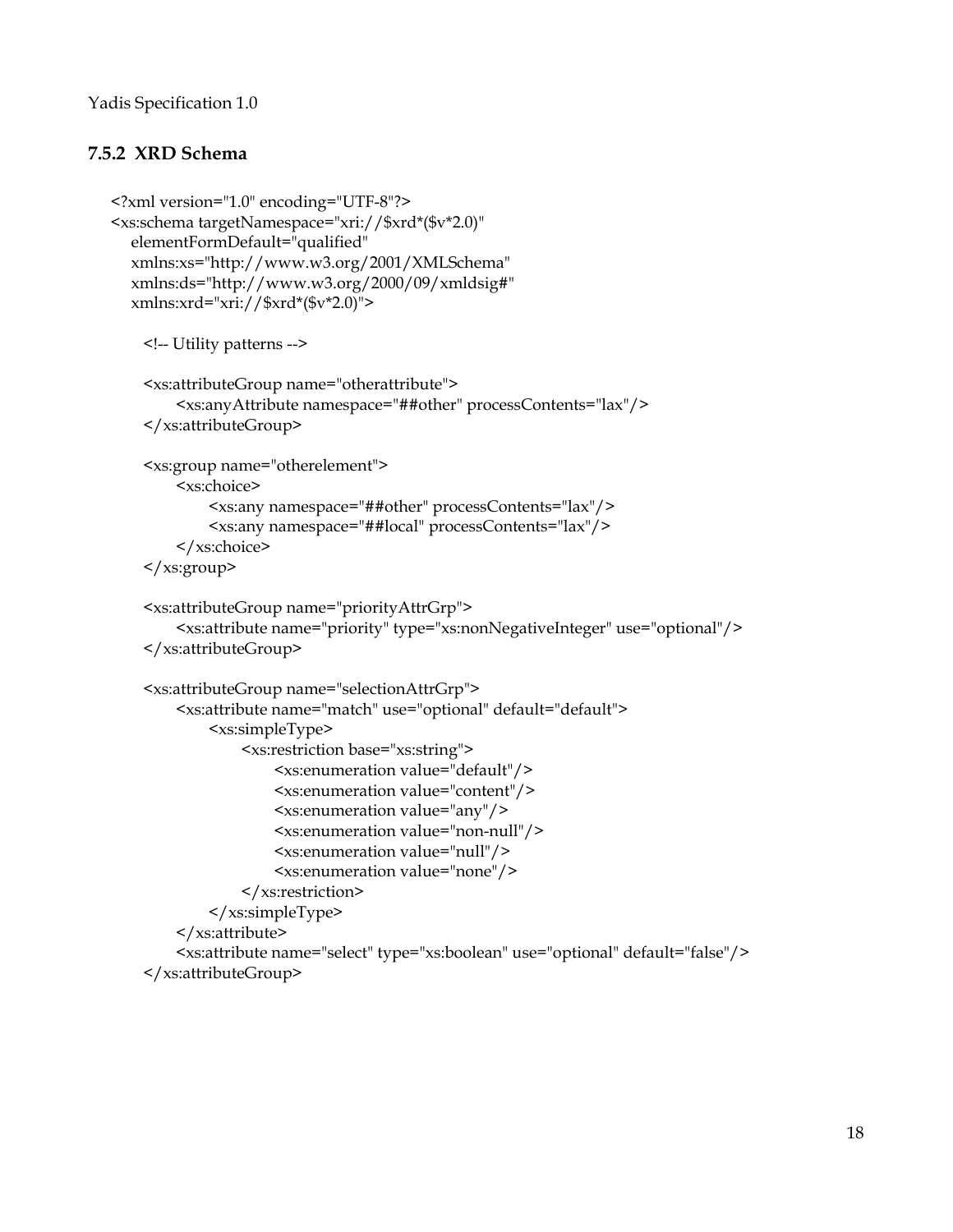```
Yadis Specification 1.0
```

```
<xs:complexType name="URIPattern">
    <xs:simpleContent>
        <xs:extension base="xs:anyURI">
            <xs:attributeGroup ref="xrd:otherattribute"/>
        </xs:extension>
    </xs:simpleContent>
</xs:complexType>
```

```
<xs:complexType name="URIPriorityPattern">
    <xs:simpleContent>
        <xs:extension base="xrd:URIPattern">
            <xs:attributeGroup ref="xrd:priorityAttrGrp"/>
        </xs:extension>
    </xs:simpleContent>
</xs:complexType>
```

```
<xs:complexType name="StringPattern">
    <xs:simpleContent>
        <xs:extension base="xs:string">
            <xs:attributeGroup ref="xrd:otherattribute"/>
        </xs:extension>
    </xs:simpleContent>
</xs:complexType>
```

```
<xs:complexType name="StringSelectionPattern">
    <xs:simpleContent>
        <xs:extension base="xrd:StringPattern">
            <xs:attributeGroup ref="xrd:selectionAttrGrp"/>
        </xs:extension>
    </xs:simpleContent>
</xs:complexType>
```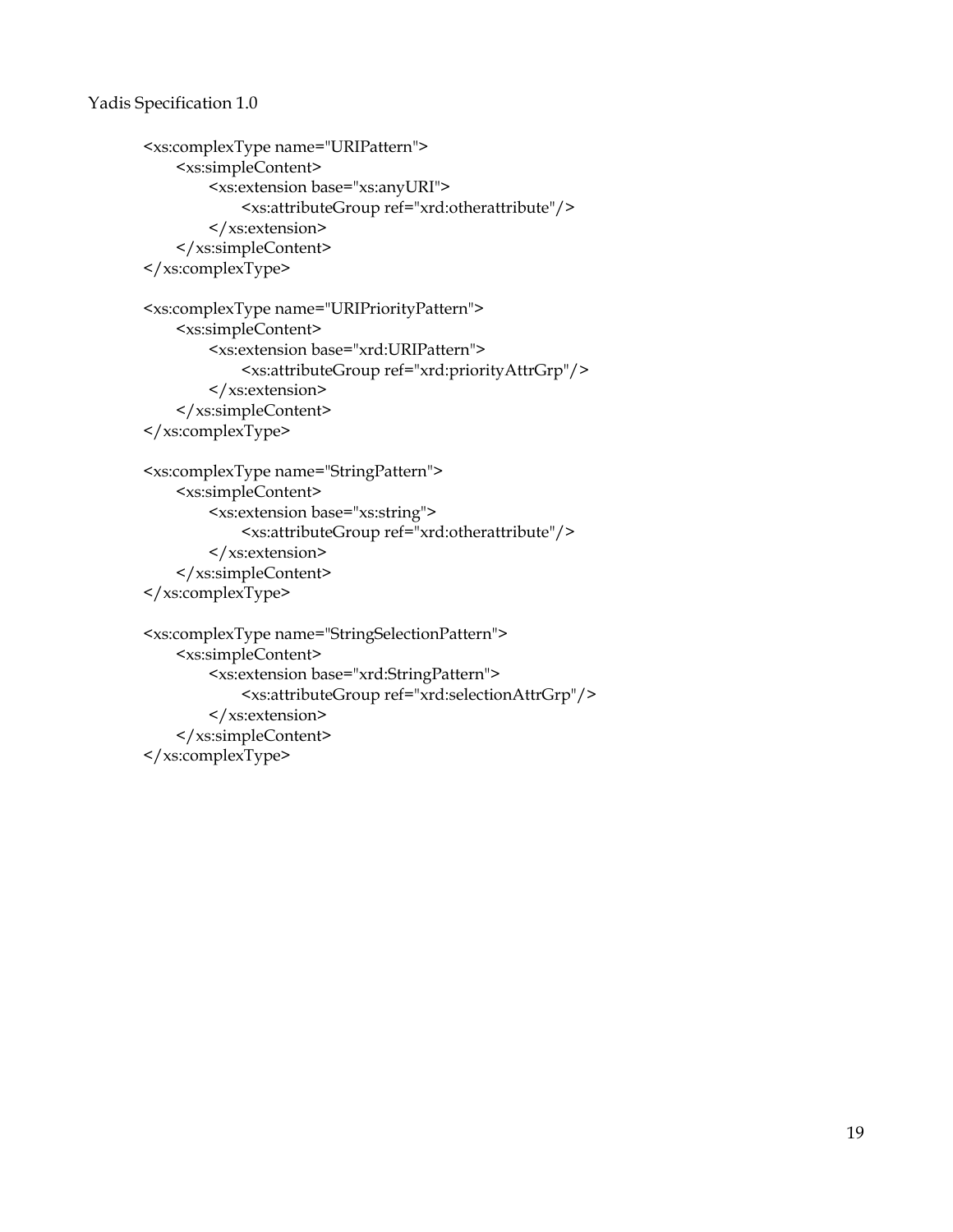```
<!-- Patterns for elements -->
<xs:element name="XRD">
    <xs:complexType>
        <xs:sequence>
            <xs:element ref="xrd:Query" minOccurs="0"/>
            <xs:element ref="xrd:Status" minOccurs="0"/>
            <xs:element ref="xrd:Expires" minOccurs="0"/>
            <xs:element ref="xrd:ProviderID" minOccurs="0"/>
            <xs:element ref="xrd:LocalID" minOccurs="0" maxOccurs="unbounded"/>
            <xs:element ref="xrd:CanonicalID" minOccurs="0" maxOccurs="unbounded"/>
            <xs:element ref="xrd:Ref" minOccurs="0" maxOccurs="unbounded"/>
            <xs:element ref="xrd:Service" minOccurs="0" maxOccurs="unbounded"/>
            <xs:group ref="xrd:otherelement" minOccurs="0" maxOccurs="unbounded"/>
        </xs:sequence>
        <xs:attribute name="id" type="xs:ID"/>
        <xs:attribute name="idref" type="xs:IDREF" use="optional"/>
        <xs:attribute name="version" type="xs:string" use="optional" fixed="2.0"/>
        <xs:attributeGroup ref="xrd:otherattribute"/>
    </xs:complexType>
</xs:element>
<xs:element name="Query" type="xrd:StringPattern"/>
<xs:element name="Status">
    <xs:complexType>
        <xs:simpleContent>
            <xs:extension base="xrd:StringPattern">
                <xs:attribute name="code" type="xs:int" use="required"/>
                <xs:attributeGroup ref="xrd:otherattribute"/>
            </xs:extension>
        </xs:simpleContent>
    </xs:complexType>
</xs:element>
<xs:element name="Expires">
    <xs:complexType>
        <xs:simpleContent>
            <xs:extension base="xs:dateTime">
                <xs:attributeGroup ref="xrd:otherattribute"/>
            </xs:extension>
        </xs:simpleContent>
    </xs:complexType>
</xs:element>
```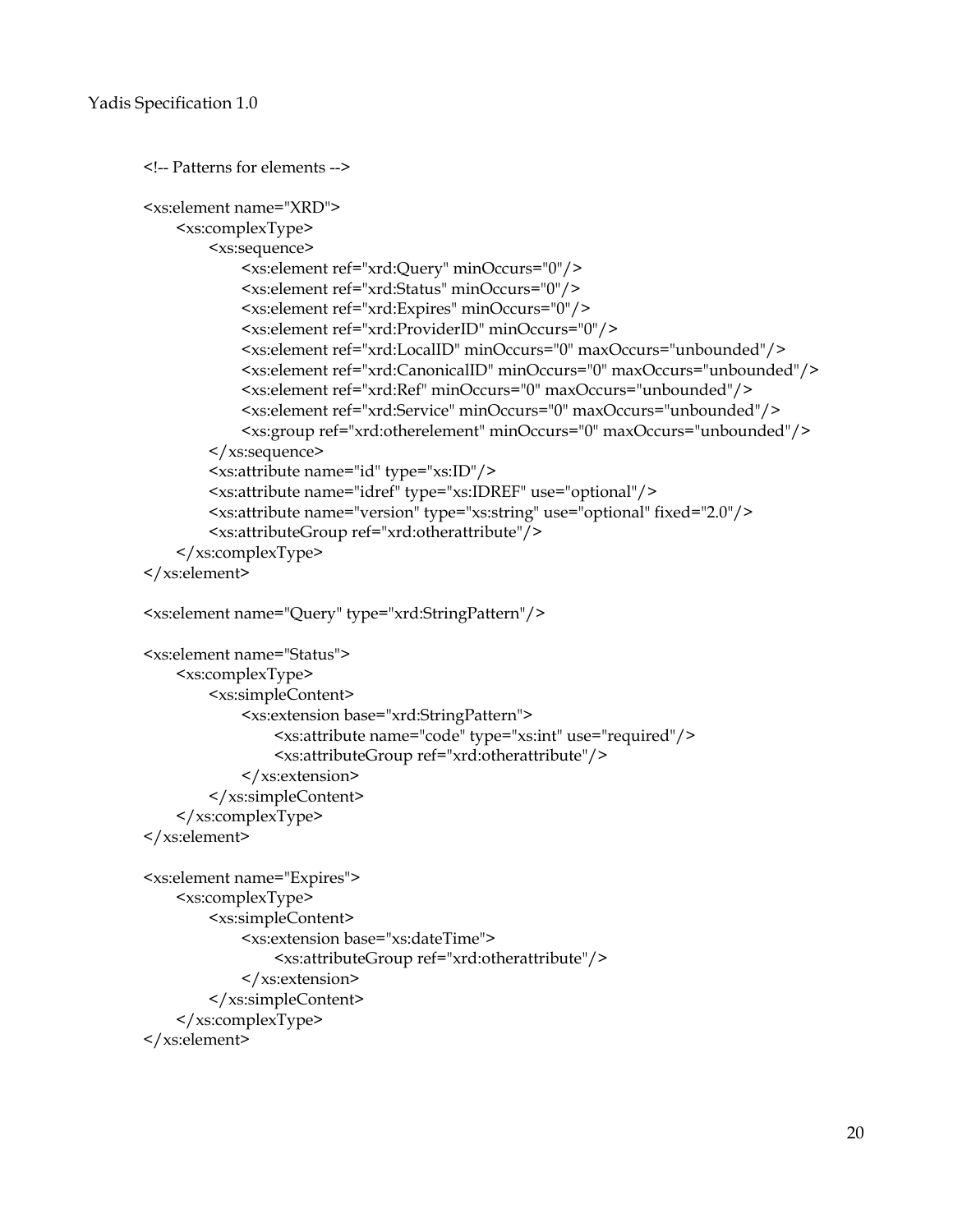```
<xs:element name="ProviderID" type="xrd:URIPattern"/>
<xs:element name="LocalID">
    <xs:complexType>
        <xs:simpleContent>
            <xs:extension base="xrd:StringPattern">
                <xs:attributeGroup ref="xrd:priorityAttrGrp"/>
            </xs:extension>
        </xs:simpleContent>
    </xs:complexType>
</xs:element>
<xs:element name="CanonicalID" type="xrd:URIPriorityPattern"/>
<xs:element name="Ref" type="xrd:URIPriorityPattern"/>
<xs:element name="Service">
    <xs:complexType>
        <xs:sequence>
            <xs:element ref="xrd:ProviderID" minOccurs="0"/>
            <xs:element ref="xrd:Type" minOccurs="0" maxOccurs="unbounded"/>
            <xs:element ref="xrd:Path" minOccurs="0" maxOccurs="unbounded"/>
            <xs:element ref="xrd:MediaType" minOccurs="0" maxOccurs="unbounded"/>
            <xs:element ref="xrd:URI" minOccurs="0" maxOccurs="unbounded"/>
            <xs:group ref="xrd:otherelement" minOccurs="0" maxOccurs="unbounded"/>
        </xs:sequence>
        <xs:attributeGroup ref="xrd:priorityAttrGrp"/>
        <xs:attributeGroup ref="xrd:otherattribute"/>
    </xs:complexType>
</xs:element>
<xs:element name="Type">
    <xs:complexType>
        <xs:simpleContent>
            <xs:extension base="xrd:URIPattern">
                <xs:attributeGroup ref="xrd:selectionAttrGrp"/>
            </xs:extension>
        </xs:simpleContent>
    </xs:complexType>
</xs:element>
<xs:element name="MediaType" type="xrd:StringSelectionPattern"/>
```

```
<xs:element name="Path" type="xrd:StringSelectionPattern"/>
```